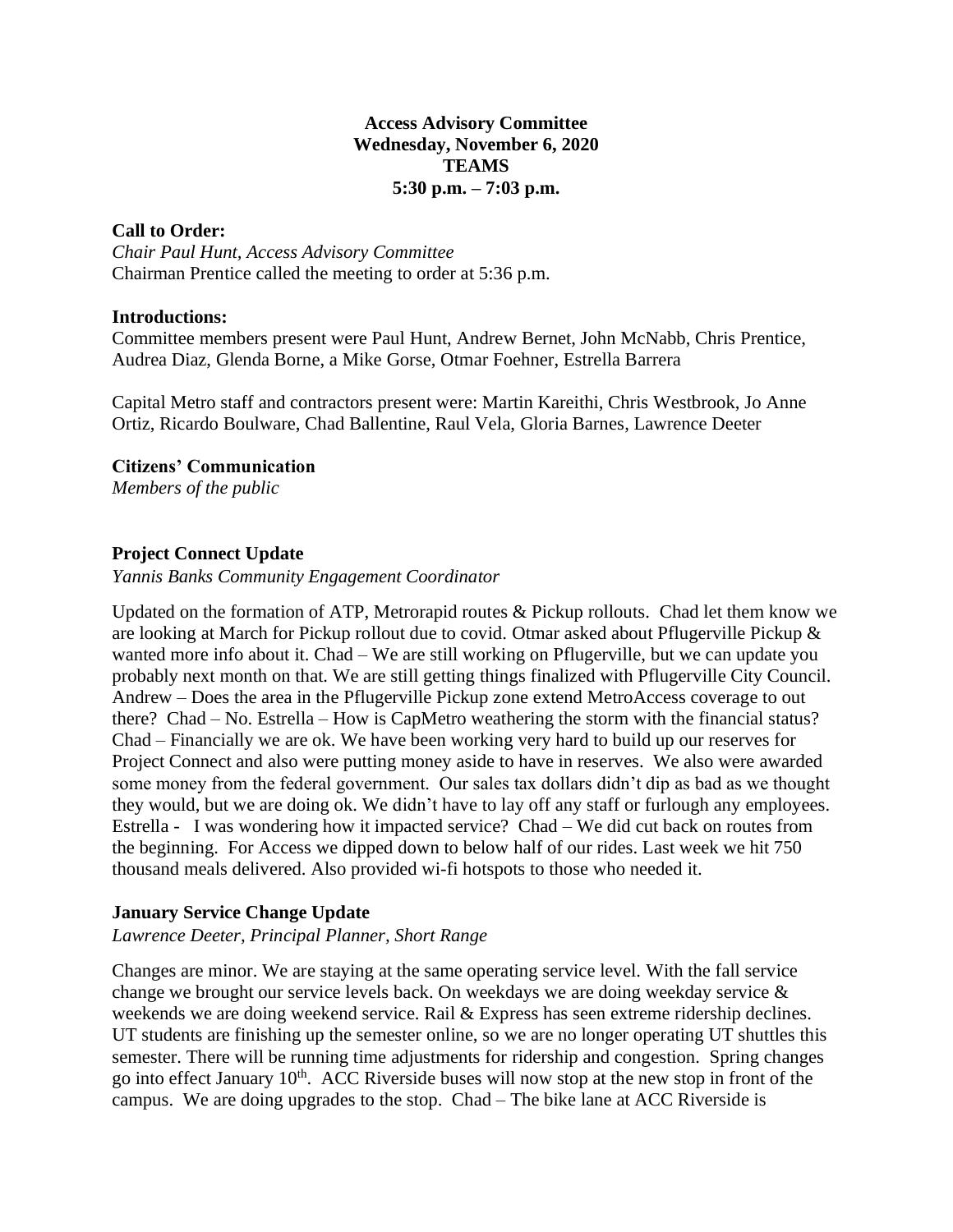awesome, I love how it goes behind the bus stop and the red for the bike lane. Is this a part of our guidelines or the city? Lawrence – The city designed this for us. We are really trying to focus on the safety of all users, and you will see this in more places where we can. Chris – The concrete you have in the picture, is that a cut in like you have up Grove? Lawrence – Yes. The Route 350 will have a slight modification where it will go by the Eastside Bus Plaza, but not in. This was a part of Cap Remap but we had to wait until the traffic light was put in at Shady. Capital Metro will have the bays along the northside of it & CARTS will be on the southside. Route 4 will pull into it, but it will not layover. We will evaluate in early March which special events are happening and will prepare accordingly.

#### **MetroAccess Annual Metrics Update**

*Suzie Edrington, Director of Demand Response*

At the beginning of the year we were on pace to have 4% increase in ridership than the previous year. The pandemic hit and we dropped from 2300 trips to 700 trips, a 70% drop in passengers. Every month we would see a little increase in passenger trips. We ended the year about 57% down from what we were doing at the early part of the year. Since September our highest ridership day was on election day. We are averaging around  $1100 \& 1200$  passenger trips currently. We ended the year with 440,000 thousand service hours where last year we had 471,000 service hours. Glenda – You're talking about passenger transport; you aren't figuring in food delivery correct? Suzie – You are correct, I did pull them out of this data, but I have it in another slide. For OTP we increased throughout the year. At the beginning we were struggling with OTP with the Trapeze update. We are now well exceeding our goal of 92%f OTP. Glenda – How are you defining a passenger accident? Suzie – There is a whole range of classifications for that. I can go over all of them if you would like at some point. As of November, we hit 750,000 meals delivered. We spent 7,800 service hours on meals delivery. We spent 3,500+ staff hours on it. We had 10 wi-fi sites with 5,300+ service hours. Estrella – I just want to commend y'all for what you did to deliver food to people who needed it. Glenda – Y'all started it early in the covid cycle. Suzie – MTM has been a great partner and the operators have been fantastic with loading the vehicles.

#### **Complimentary ADA Paratransit Service and Fixed Route**

*Martin Kareithi, Program Manager, Accessible Service*

Metro Access is complementary to our fixed route system. Fixed route are services that operate on a schedule along a fixed route. Paratransit is a safety net for those with a disability who may not be able to use fixed route some or all of the time. We are at 98/99% ADA compliant. That last 1% is kind of difficult due to the topographical location of those stops. Our fixed routes are our local & Metrorapid routes, not our express or rail. We are not able to provide service in places that aren't in our service area, like Pflugerville. Glenda – MetroAccess doesn't take cash, it's either ticket or pass. Paul – In order to ride you have to go thru the eligibility process & meet the requirements/ratings to qualify. Andrew – How is the conditional eligibility set up? Martin – In order to be in the MetroAccess service you have to go thru our eligibility process. It's a paper application plus an in-person component. You can get a determination of unconditional, conditional or denial. Conditional eligibility recognizes that an individual functional ability may